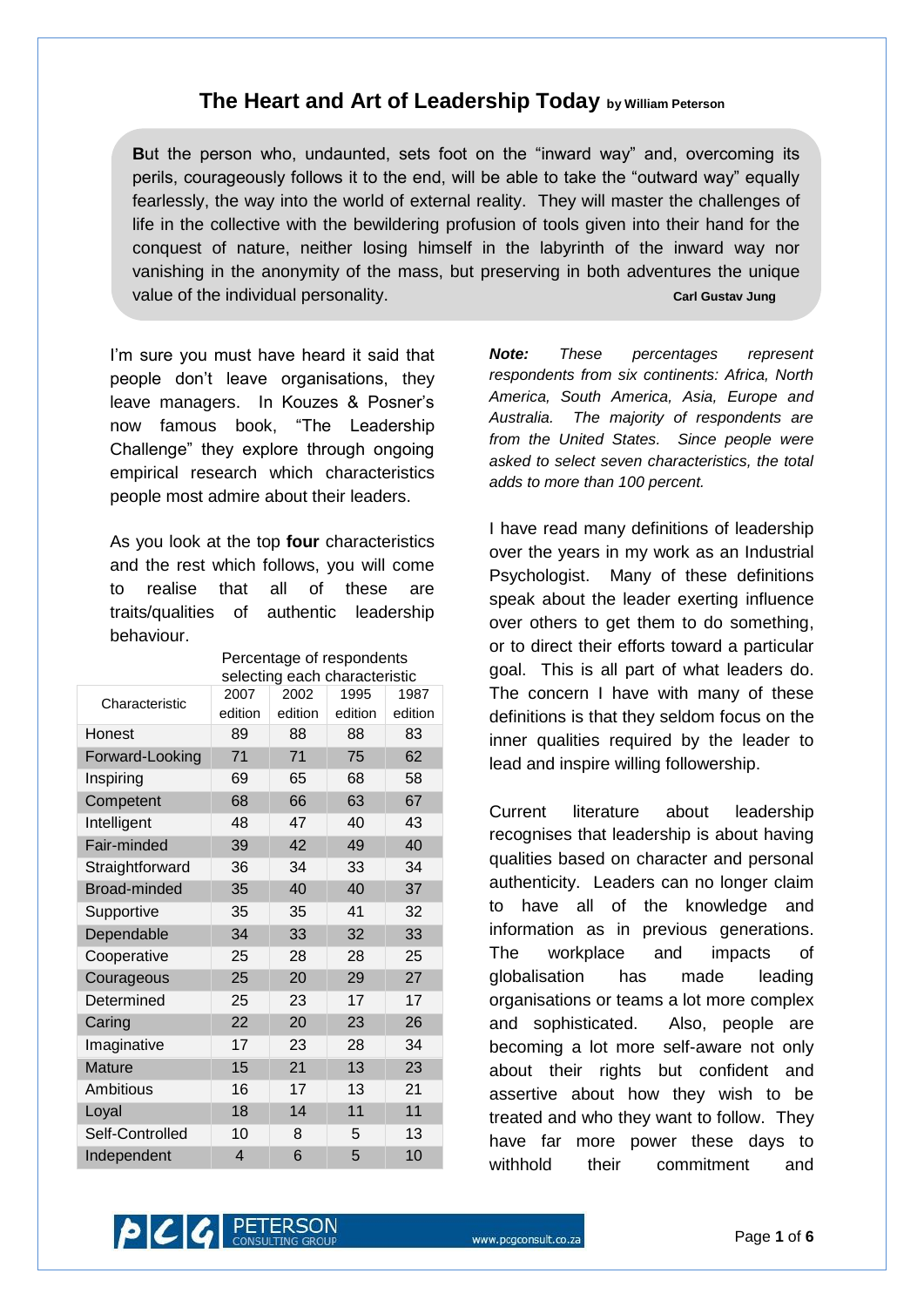participation if the leader in their mind is not credible. In many ways therefore, the leader"s "knowledge powerbase" has been significantly diminished. This is because there is just so many layers of information, skill sets and areas of specialisation across the organisation. They now have to encourage and facilitate to operate from a previously silo mentality to the ability to collaborate in a seamless integrated fashion. This approach is the currency for organisational success. Leaders who do not pursue this approach leave the organisation vulnerable and not competitive. This does call for a new set of leadership behaviours. This applies whether you are the CEO or one of the leaders sitting in one of the areas of specialisation, division, department or team within your organisation.

Today many organisations have hired the best talent and skills. The leader therefore has to hone his capability in the area of personal power as opposed to the almost previously exclusive focus of knowledge and positional power. A leader must inspire and harness the organisation's talent pools in a collaborative way. In other words, leadership must find its credibility outside of the almost exclusive knowledge and positional arena. A leader must from time to time when appropriate use their knowledge and positional power to get things done. But in today"s modern world of doing business the leader needs much more than that.

There is a commonly held belief that leadership is something which exclusively originates between the ears i.e. a wholly cerebral experience. There has been too much emphasis around the head and very little around the heart. In this article I would like us to consider the **heart of leadership**, the qualities that make for authentic leadership.

It appears that leadership in every sphere of our current human endeavour is involved in a Herculean battle to remain credible. Instead of offering praise and admiration the followership are heaping scorn, apathy and scepticism upon the role of leaders. Why? Read the newspapers, watch television, and listen to the talk amongst the community. They talk about the bankers, teachers, politicians, industrialists, clergy, business leaders, etc. They all seem to be in a credibility crisis. The world is losing hope and faith in the idea of leadership and the question remains why?

As the old cliché says, "when you point a finger at others, be aware of the three fingers pointing right back at you". We are all leaders and therefore responsible and accountable for the patch we are called to lead no matter how large or small that patch.

It is extremely dangerous to hand over *all* leadership to one person, party, group or system without fiercely holding them accountable, otherwise we deserve the leadership we get.

We have become lazy even in the way we discern who is to lead and seldom interrogate what they promise as leaders. We don't really hold them accountable. Partly, it's that modern day individualistic middle class mantra, "as long as it does not affect me". Now, it has affected you! Some leaders have become tyrants, bullies and social psychopaths at almost every level in our social discourse.

You have to accept the fact that you are a leader and have the inalienable right to talk to, challenge, praise, redirect and recall other leaders into their best and

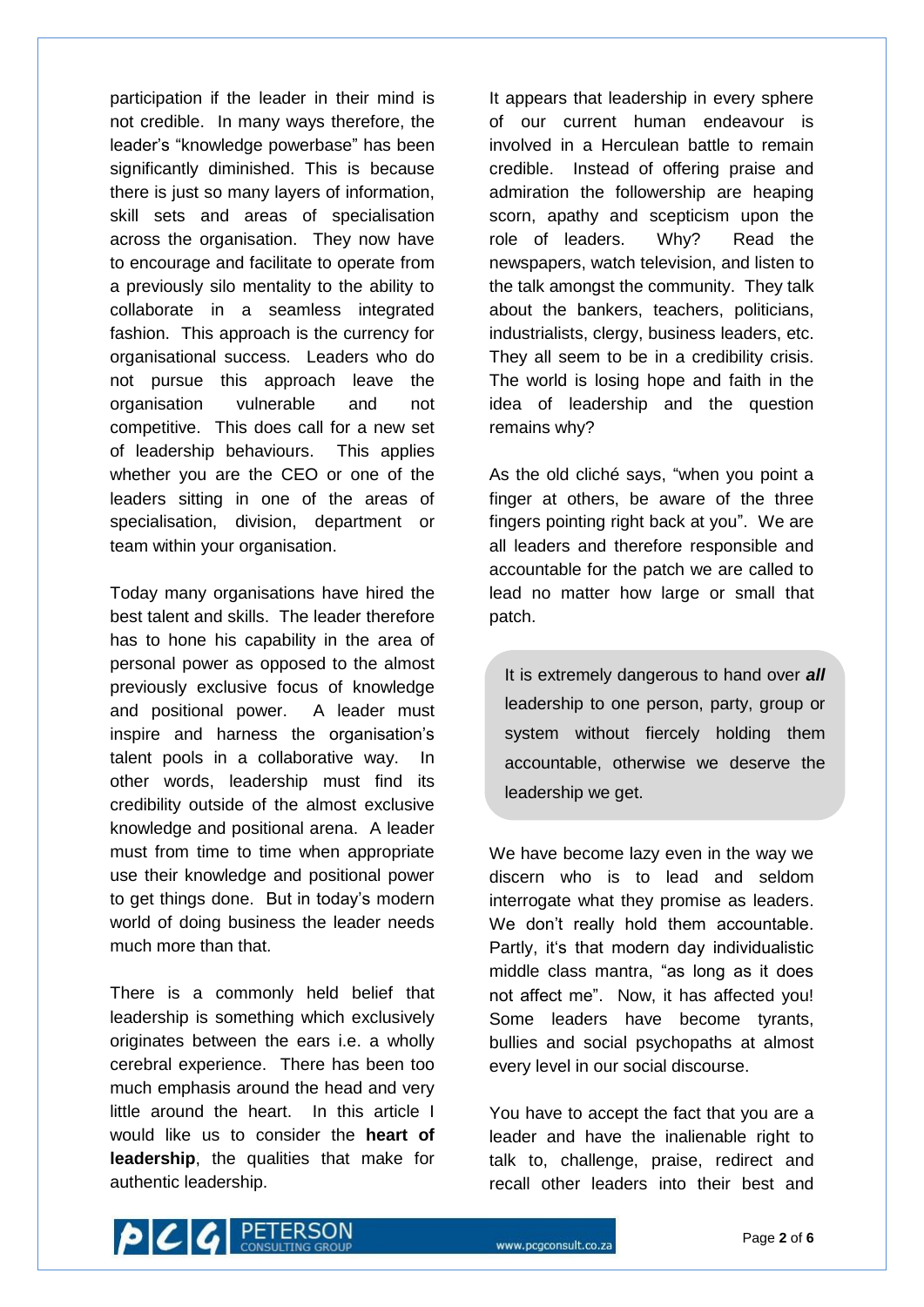golden promise – their potential. We are all called to be leaders and must show the courage to act accordingly.

*Leonard Ravenhill in "The Last Days Newsletter" tells about a group of tourists who were visiting a picturesque village. As they walked by an old man sitting beside a fence, one tourist asked in a patronising way, "Were any great people born in this village?" The old man replied, "Nope, only babies."*

As leaders we all hold both personal and collective responsibility. This let me add, would include those who have the extraordinary and sacred task of managing the home and taking care of the family. "The hand that rocks the cradle is often the first teacher of all future leaders." Of course leadership is not only limited to our external roles, it is essentially and fundamentally firstly about how we lead ourselves. Who you are as a leader is not defined by your role, rather it is defined by what you value. Your role only becomes an expression of those values.

*"The man that conquers himself is superior to the one who conquers a thousand men in a battle." The Buddha (Siddhartha Gotama)*

So how do we show leadership in a world that has changed so rapidly and where the call to leadership at every level in our society is crucial and almost desperate? What is required of all people in leadership positions therefore, is to explore how much of their authentic or inauthentic self is at play when they lead themselves and others. So what is to be understood by the term authentic character-based leadership?

It is those positive qualities built on those enduring values aimed at the benefit and good of self and others. Its intention and energy source comes from the delicate interplay of courage and vulnerability as opposed to fear and the need to dominate and control.

It is the place from which the true self with all of its creative potential for love and service resides. To live in authentic character calls for self-awareness, courage, self-discipline, compassion and openness to feedback.

Needless to say, much of our true self and therefore real character is often buried in much of the muck and real painful experiences of our past, no one is exempt!

Our unresolved past experiences often causes us to live our leadership from a place of fear and insecurity. So we show the world a side of us which is often a mask or a false appearance. While this coping strategy offers temporary relief and comfort the cost is often a life lived in fear and mediocrity. The true self remains buried under the dominion of the mask.

I'm sure you have experienced yourself or other leaders as being total control freaks to a point where they stifle all creativity or innovation. Everyone around them is petrified to experiment or make mistakes. This leader in all probability fears being open, maybe even fears the idea that they may be wrong and cannot deal with the feelings and thoughts that come with that.

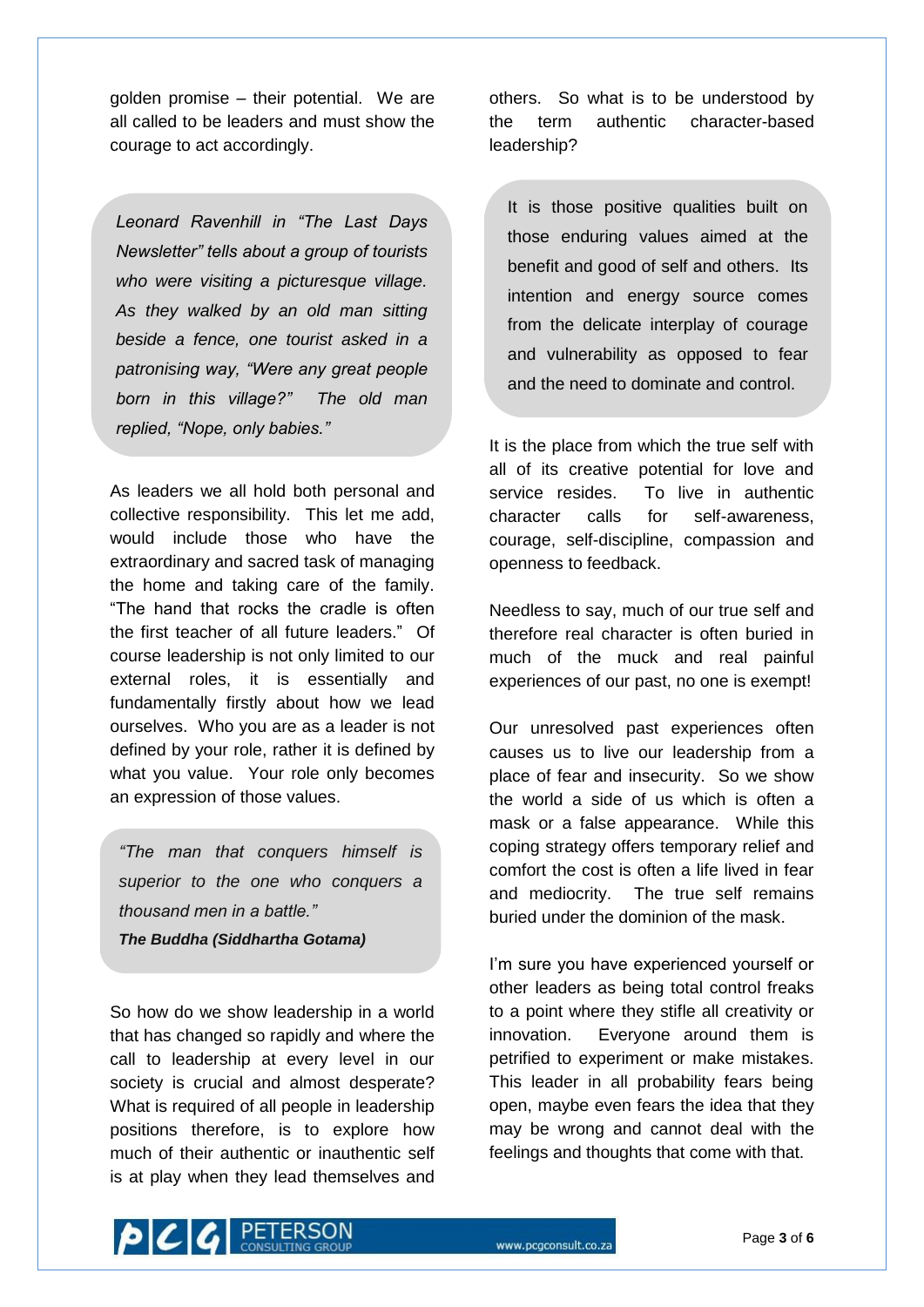You may also have experienced leaders who hate receiving constructive feedback from their staff and shut down any suggestion which might entertain it. So, everyone walks around with massive blind spots and no smiles. The potential of the organisation, group or team is suppressed to placate the fears and insecurities of the leader. These leaders struggle to build trust in their teams and relationships. Unwittingly, they create a culture of exclusion and cloning because their followership quickly learn to say the right things and to stroke their egos. Everybody walks around with an entire arsenal of beautifully decorated masks and masterfully slips one off for another. All become actors at a masquerade ball.

These examples are all indications of a leader who has an *over reliance on security, control, self-interest, avoidance, winning at all cost and, exclusion*. I am not for one moment suggesting that as a leader one should not have a reliance on some of these elements. However, when the reliance becomes absolute and lacking in awareness then the leader has indeed moved to the destructive side.

It is part of our human condition that we do certain things or invest in certain behavioural patterns because there is a pay-off.

So what"s the pay-off when we invest so heavily in the absolute reliance of this destructive leadership behaviour? Well, amongst many reasons it helps us to cope, it protects us, it shields us from our deepest fears, we don't have to acknowledge our limitations and inadequacies and the list continues. We need to do a cost benefit analysis here.

As self-aware leaders, we need to question what we get out of practising these behaviours and what it actually costs us. How does it limit us and how does it impact others? These questions challenge and push us out of the comfort zones of our inauthentic leadership patterns. So right now, if you are feeling dispair about your leadership, stop trudging through that sticky mud of mental self-flagellation that leads to the belief that you will never be a good leader. You can and you will if you really want to.

## **Character Counts**

Be careful of your thoughts, for your thoughts become your words; Be careful of your words, for your words become your deeds; Be careful of your deeds, for your deeds become your habits; Be careful of your habits; for your habits become your character; Be careful of your character, for your character becomes your destiny.

A good leader is not necessarily a perfect person. A good leader is one who recognises their shortcomings and has committed themself to a path of selfawareness and self-actualisation. For a leader to continuously walk the path from the inauthentic self towards authentic self requires an enormous amount of courage. We fear what we might have to face in order for us to lead from our real self. Just think about it, what might it take for you to be more compassionate, courageous and open? Clearly, the pathway to authentic leadership will stretch and force us to look into the mirror and ask ourselves some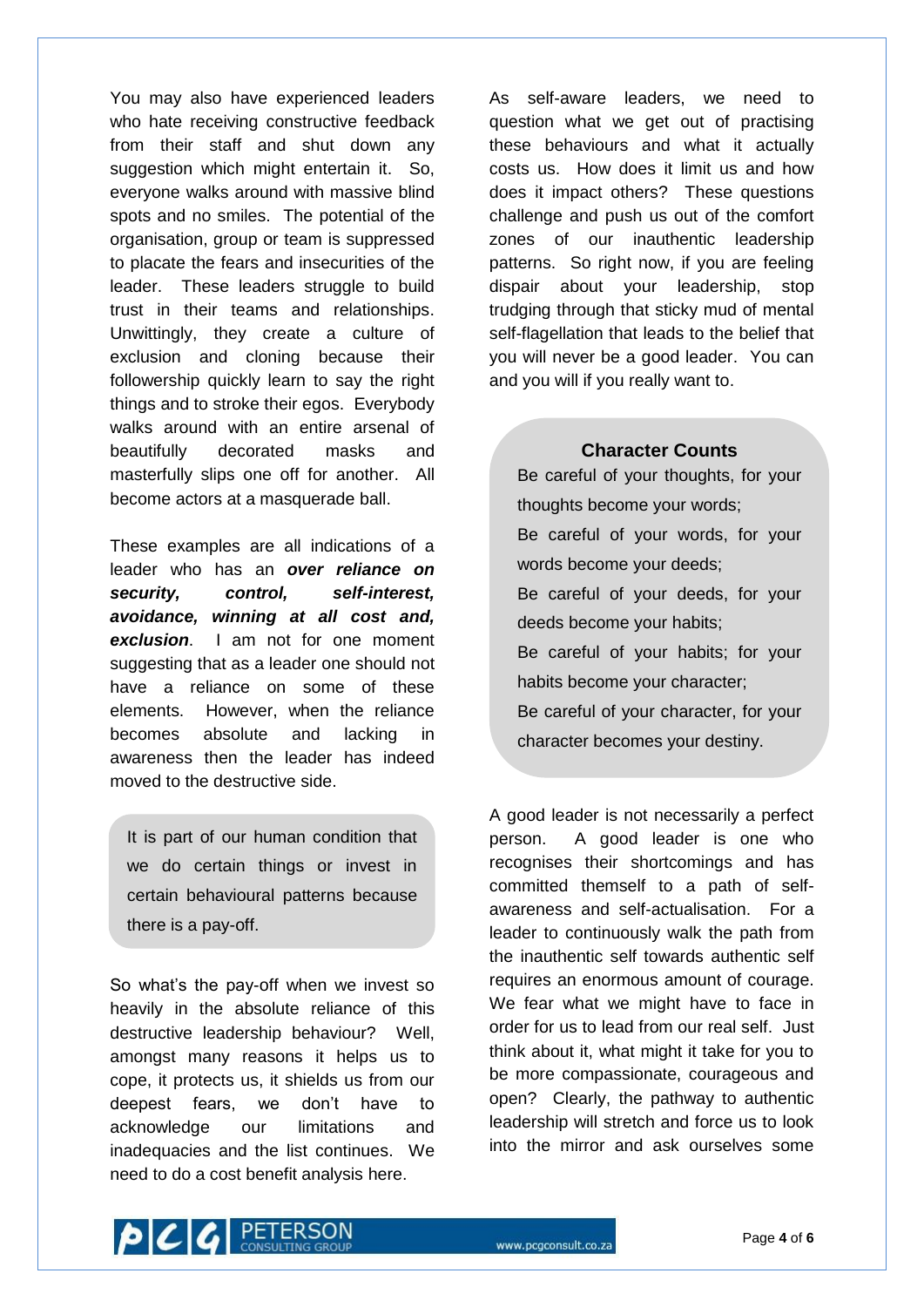really tough questions. We should not be discouraged by this.

"We cannot see our reflection in running water; it is only in still water that we can"  **Taoist Proverb**

## **A Life Lesson in Authentic Leadership**

A man, who works in my garden has taught me a very powerful lesson about myself and his leadership. A more recent life lesson encounter that I had with this man was through an SMS which he sent me requesting that I ask my wife to bake him a cake to celebrate his birthday with his family. I was initially taken aback by the audacity of his familiarity and pluck to make such a request. Then I thought back to a couple of days prior to the SMS to a conversation we both had while sitting around the pool during one of his breaks. He spoke so freely about his dreams and aspirations for his family and reminded me how I could help him achieve this. As he looked away deeply entranced by his dreams, I wondered what the two of us had in common and harboured the arrogant thought of how I could possibly relate on a friendship level to this "gardener". Right in that moment I realised that if my heart is not open to the possibility of the friendship then what have I put in its way – our material differences? our intellectual differences? our life experience differences? I then realised how artificial these differences really are. What kind of leader am I if I cannot relate at the level of the heart towards those who seek my support and friendship. Will I ever have the vulnerability to ask someone to bake me a birthday cake so that I can celebrate and be happy about my life in this world because it matters? And it matters, not because of what I own, or

have achieved but just because my life matters and it is worth it. I suddenly felt jealous about how my gardener friend felt about his life – enough to borrow a cake and celebrate his happiness. He felt so connected and aligned with what really matters. He hasn't caught the modern disease of successful people living disconnected lives filled with vacant stares.

Can I be this authentic and this happy with so little, I asked?

I now look forward to sitting around the pool when my gardener takes his break and eagerly wait to be invited into "his world" where the lessons of leadership are profound and rich.

Do not be afraid to welcome the lessons of leadership from whence it comes.

Leadership is about connection and relationship, first with self and then with others.

*In Newsweek magazine from the president of Hyatt Hotels: "If there is anything I have learned in my 27 years in the service industry, it is this:* 

*99 percent of all "employees want to do a good job. How they perform is simply a reflection of the one for whom they work."*